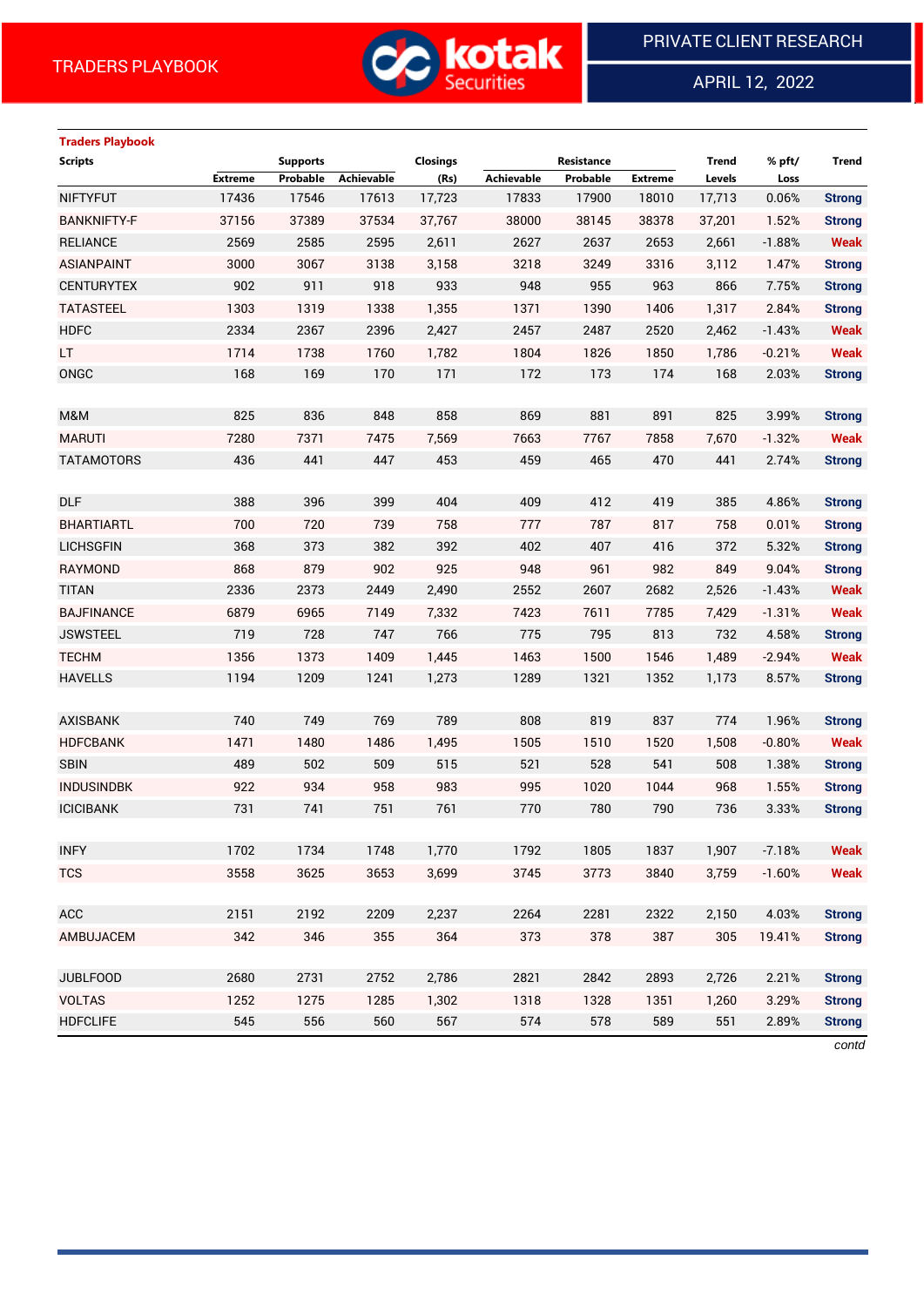#### **Closing Pricess**

Closing price is that price at which a scrip closes on the previous day. Traders can start their intraday trade on this level. The stock or index should sustain above or below the closing price else you should exit the trade. Ideally, half a percent should be the stop loss above or below the closing price to enter the trade.

### **Trend**

Trend is the level at which the tendency of Indices and Stocks can be identified. For best results, you can use the 'Trend Remarks' to trade. A 'Weak' trend means that traders can trade with a negative bias. If the trend is 'Strong', you can trade long with a positive bias. Base price should be the closing price.

#### **Achievable (Supp/Resis)**

It is the price which can be achieved if the Index/Stock trades above or below the closing price. During normal course of trading, first levels are important as one can take profits around first resistance and supports levels.

## **Probable (Supp/Resis)**

It's a second resistance/support and can be achieved if stocks/indices are in trending mode. Events can lead stocks and indices to reach these levels.

#### **Extreme levels**

Sometimes, the stocks fall or rise to their average lowest or highest levels FOR THE DAY and that may act as an excellent contra buying or selling opportunity with a stop loss given in the table. This means buying around extreme support and selling around extreme resistance strictly with a given stop loss. For e.g. If the extreme support for Nifty is given at 5605, and in case the market comes down to similar levels, then you can initiate long positions with the given 'stop loss for long' in the column, say at 5585. If it breaks 5585 then the trader must exit the position. This is valid on both the sides.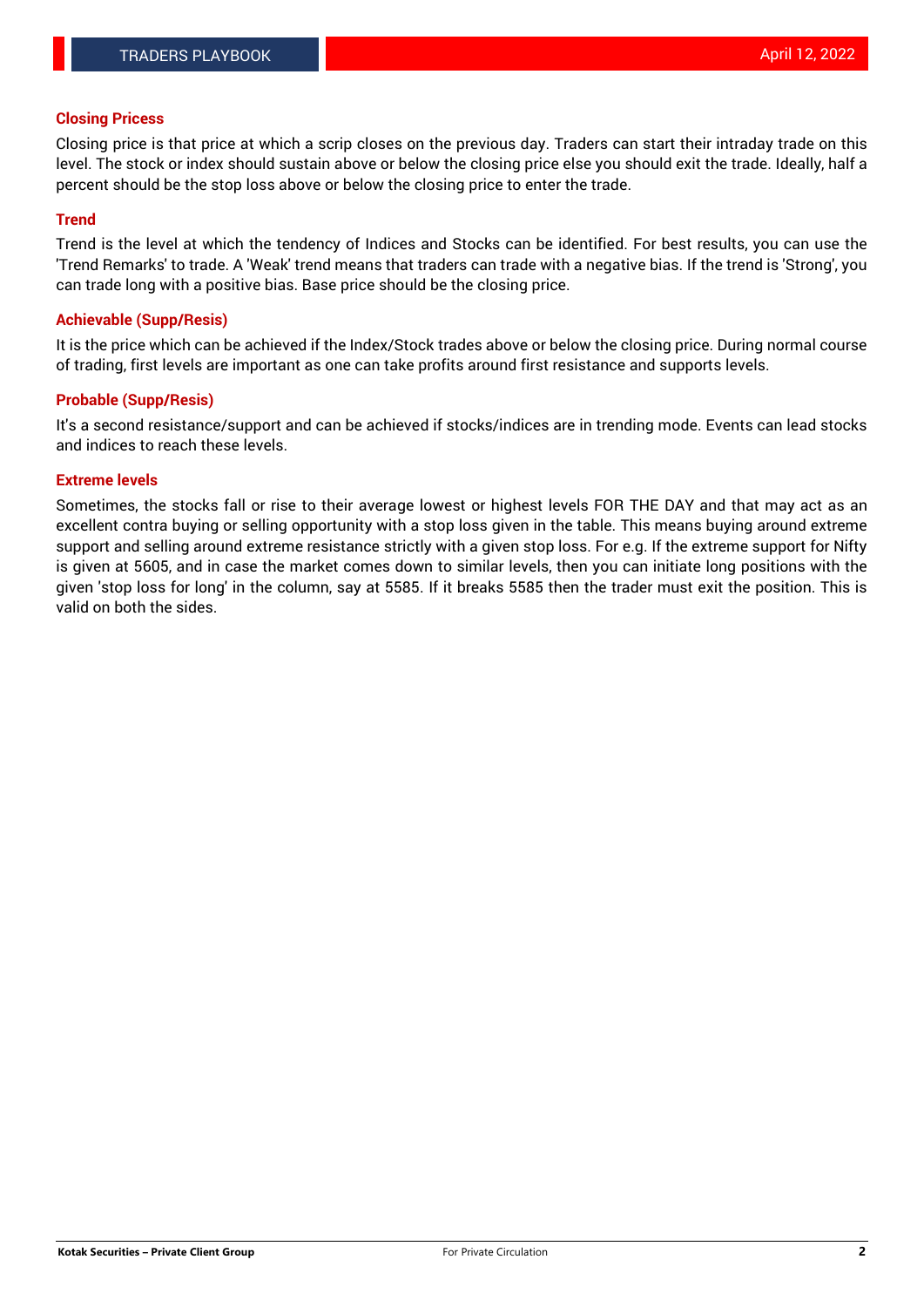## **RATING SCALE (PRIVATE CLIENT GROUP)**

| <b>BUY</b>             | -                 | A condition that indicates a good time to buy a stock. The exact circumstances of the signal will be determined by the indicator that an<br>analyst is using.  |
|------------------------|-------------------|----------------------------------------------------------------------------------------------------------------------------------------------------------------|
| SELL                   | -                 | A condition that indicates a good time to sell a stock. The exact circumstances of the signal will be determined by the indicator that an<br>analyst is using. |
| <b>Stop Loss Order</b> | $\qquad \qquad -$ | An instruction to the broker to buy or sell stock when it trades beyond a specified price. They serve to either protect your profits or<br>limit your losses.  |

#### **FUNDAMENTAL RESEARCH TEAM (PRIVATE CLIENT GROUP)**

**Shrikant Chouhan Arun Agarwal Amit Agarwal, CFA Hemali Dhame** Head of Research Auto & Auto Ancillary Transportation, Paints, FMCG Banking & Finance shrikant.chouhan@kotak.com arun.agarwal@kotak.com agarwal.amit@kotak.com Hemali.Dhame@kotak.com

**Jatin Damania Purvi Shah Rini Mehta K. Kathirvelu** Metals & Mining, Midcap **Pharmaceuticals** Research Associate Support Executive jatin.damania@kotak.com [purvi.shah@kotak.com](mailto:purvi.shah@kotak.com) rini.mehta@kotak.com [k.kathirvelu@kotak.com](mailto:k.kathirvelu@kotak.com)  $+91$  22 6218 6440  $+91$  22 6218 6432

**Sumit Pokharna Pankaj Kumar** sumit.pokharna@kotak.com pankajr.kumar@kotak.com +91 22 6218 6438 +91 22 6218 6434

Oil and Gas, Information Tech Construction, Capital Goods & Midcaps

+91 22 6218 5408 +91 22 6218 6443 +91 22 6218 6439 +91 22 6218 6433

**TECHNICAL RESEARCH TEAM (PRIVATE CLIENT GROUP)**

[shrikant.chouhan@kotak.com](mailto:shrikant.chouhan@kotak.com) [amol.athawale@kotak.com](mailto:amol.athawale@kotak.com) Research Associate +91 22 6218 5408 +91 20 6620 3350 [sayed.haider@kotak.com](mailto:sayed.haider@kotak.com)

**Shrikant Chouhan Amol Athawale Sayed Haider**

+91 22 62185498

# **DERIVATIVES RESEARCH TEAM (PRIVATE CLIENT GROUP)**

 $+91$  22 6218 5497

**Sahaj Agrawal Prashanth Lalu Prasenjit Biswas, CMT, CFTe** [sahaj.agrawal@kotak.com](mailto:sahaj.agrawal@kotak.com) [prashanth.lalu@kotak.com](mailto:prashanth.lalu@kotak.com) [prasenjit.biswas@kotak.com](mailto:prasenjit.biswas@kotak.com)